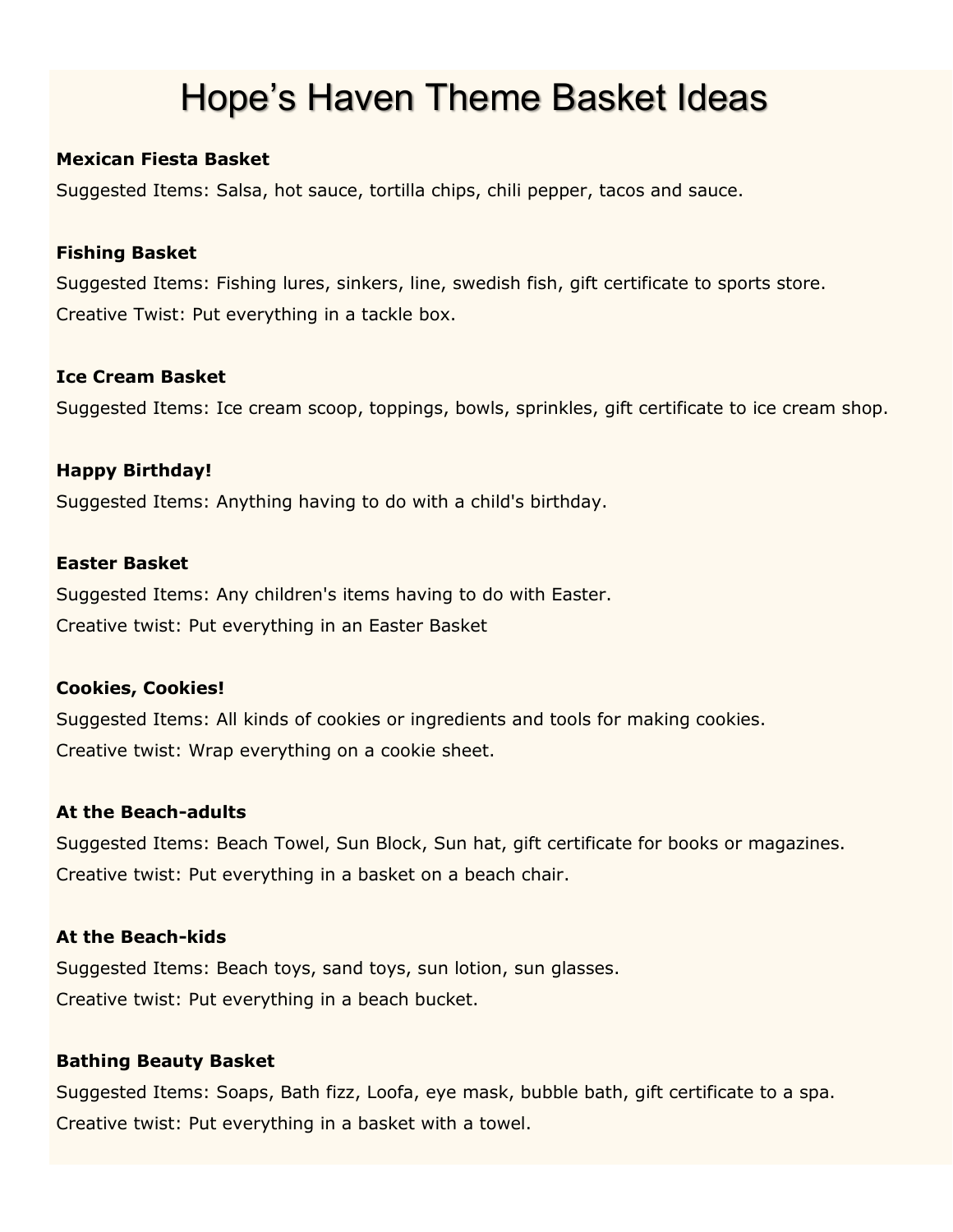# **At the Car Wash**

Suggested Items: Car wax, shampoo, sponge, wipes. Creative twist: Put everything in a wash bucket

#### **Tool Basket**

Suggested Items: Any number of tools, gift card for sears. Creative twist: Put everything in a tool box or belt.

#### **Golfer's Basket**

Suggested items: Tees, golf balls, visor, gloves, book about golf, a gift card to a golf store or to a local course. Creative twist: Present the items in a sports bag.

#### **Pampered Mom Basket**

Suggested items: Bubble bath, bath salts, towels, candles, gift card to a local salon and/or for a massage or manicure. Creative twist: Make the container part of the pampering—use a foot bath or a pretty basket

#### **Kid's Bath Time**

Suggested Items: Soaps, Shampoos, bath crayons, toys Creative Twist: Put everything in a basket lined with a character towel

#### **Griller's Delight**

Suggested items: Utensils, marinades, mitts, charcoal, cookbooks about grilling. Creative twist: Use a small grill as the basket.

#### **Book Lover Basket**

Suggested items: Books, book light, bookmarks, gift card to a local bookstore. Creative Twist: Put the items in an attractive book bag.

#### **Movie Night Basket**

Suggested items: Movie tickets, boxes of candy, popcorn. Creative Twist: Put everything in a large plastic popcorn box.

#### **Camping Out Basket**

Suggested Items: Gift certificate to a campground, smores items, doggie fork, any other camping items. Creative Twist: Pack everything in a cooler

#### **Italian Dinner Basket**

Suggested Items: Spaghetti, Sauce, Parmesan Cheese, spaghetti noodles. Creative Twist: Put items in a pasta bowl